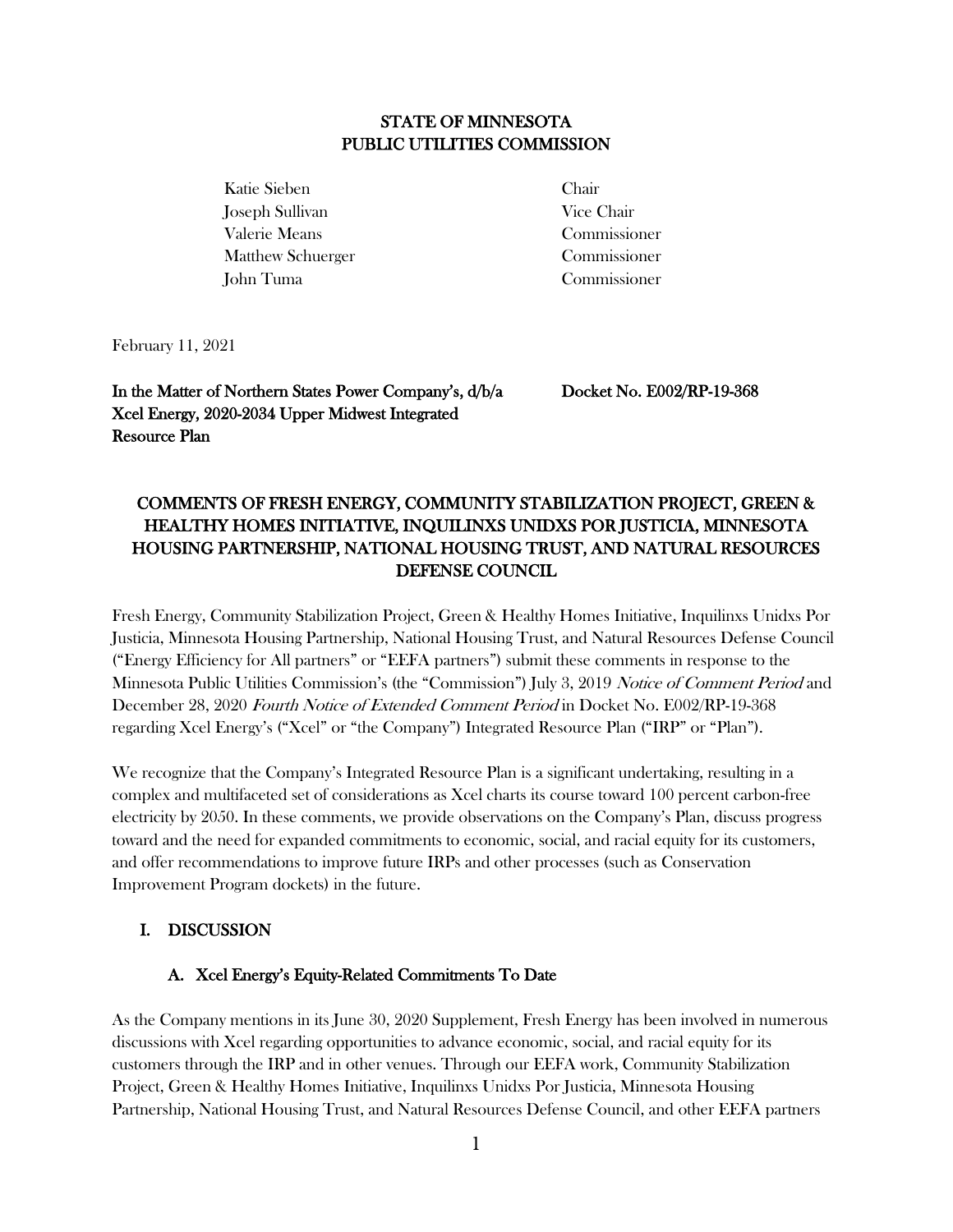have been integral to these conversations as well. We have appreciated the opportunity to engage directly with the Company on these topics, and are glad to see the Company moving forward with several of the recommendations raised during those discussions.

Specifically, we commend the Company for the following:

- Committing to double its Conservation Improvement Program (CIP) budget for energy efficiency programs serving under-resourced customers (also known as "low-income  $\mathrm{spending}^{\mathrm{ml}});^2$
- Proposing new/expanded CIP programs serving under-resourced individuals, multifamily buildings, and under-resourced communities in the Company's service territory;<sup>3</sup>
- Evaluating opportunities to expand access to the benefits of solar energy;<sup>4</sup> and
- Proposing a new assistance program to provide bill relief to customers facing hardship in light of the COVID-19 pandemic.<sup>5</sup>

All of these actions align with priorities that we have brought forth to Xcel in discussions and various dockets in recent years, and we are glad to see these positive steps being taken. We look forward to seeing continued and expanded progress in the above areas.

In its Supplement, Xcel also describes its current initiatives toward diversity, equity, and inclusion in its workforce and among its suppliers and vendors, and ensuring a just and equitable workforce transition.<sup>6</sup> Fresh Energy appreciated the opportunity to work closely with Xcel through the Commission's Energy Utility Diversity Group (EUDG) in 2019, which explored the critical topics of increasing racial and gender diversity in the utility workforce, while also ensuring a just and equitable transition for communities and workers who are currently economically dependent on fossil fuels. We look forward to continuing to work with the Company to support and grow these critical initiatives as the clean energy transition continues.

Further, Xcel's Supplement notes efforts toward locational equity and electric reliability.<sup>8</sup> We appreciate the Company's work to develop a "heat map" prototype based on conversations with Fresh Energy in the performance-based metrics docket,<sup>9</sup> and we agree with Xcel that this approach could work in other contexts and look forward to continued engagement with the Company and other interested parties and community groups regarding this approach. Using U.S. Census data, the Company's heat map prototype could provide critical information on whether certain communities, in particular under-resourced communities and communities of color, face disproportionately higher occurrences of electric reliability issues, and in future

<sup>1</sup> In these comments, we use the term "low-income" in referring to the minimum spending requirement in Minn. Stat. § 216B.241 subd. 7 and related rules, and where applicable to the Company's programs. When possible, we will use the term "under-resourced" as preferred terminology from our community partners to refer to these households. <sup>2</sup> Xcel Energy COVID-19 Relief & Recovery Report at 17. Docket No. E,G999/CI-20-492.

<sup>3</sup> Xcel Energy Request to Modify Existing Programs and Request to Add New Programs. Docket No. E,G002/CIP-20- 473.

<sup>4</sup> Xcel Energy COVID-19 Relief & Recovery Report at 13. Docket No. E,G999/CI-20-492.

<sup>&</sup>lt;sup>5</sup> Xcel Energy COVID-19 Relief & Recovery Response and Petition. Docket No. E002/M-20-760.

<sup>6</sup> Supplement, Attachment C, at 2-7.

<sup>7</sup> Docket No. E,G-999/CI-19-336

<sup>8</sup> Supplement, Attachment C, at 11-12.

<sup>9</sup> Docket No. E002/CI-17-401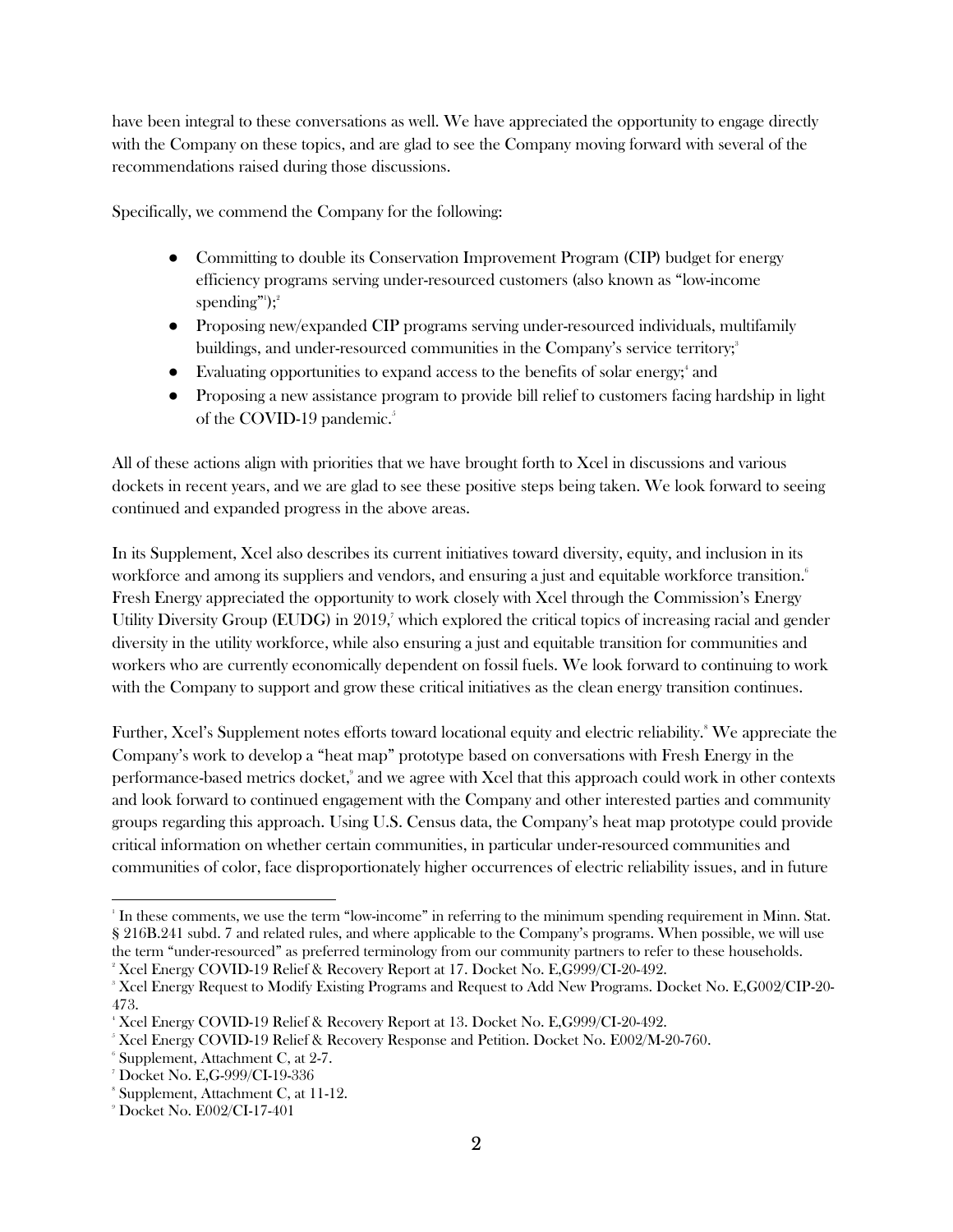applications, could provide insights into the ability of these communities to enroll in CIP programs, access distributed generation, expand electric vehicle charging, or increase all-electric technologies in homes, and any necessary utility infrastructure improvements that may be necessary.

As we noted in our comments on Xcel's proposed CIP program modifications, however, much work remains to be done to establish inclusive processes and equitable outcomes throughout the energy system. While the actions discussed above are a good start, in these comments we will provide additional recommendations to promote equity and environmental justice throughout Xcel's service territory, including modifying the Company's IRP to remove sections that are in direct conflict with these critical priorities, going forward.

# B. Equity and Environmental Justice Considerations

Fundamental to our Energy Efficiency for All (EEFA) work are the imperatives of racial equity and environmental justice. Fresh Energy, for example, has defined equity as "the elimination of barriers to full participation in the process, and access to the full benefits of the outcome." This intentionally broad definition is designed to reflect the unique needs of any given individual, group, or community, and acknowledge that fully realizing this definition of equity in practice will inherently require different levels of investment (such as time, outreach and education, or financial support) for certain groups, especially those who have been historically under-resourced or marginalized.

Our EEFA efforts are also focused on exploring and advancing opportunities to incorporate the Principles of Environmental Justice<sup>10</sup> and the Principles of Working Together<sup>11</sup> in our work. The Principles of Environmental Justice are a foundational framework for the priorities of the environmental justice movement, while the Principles of Working Together establish core values and agreements for multiorganizational partnerships with an emphasis on grassroots leadership. These sets of Principles were brought forth in our discussions by EEFA partner Community Stabilization Project.

While the actions listed in Section A above show positive signs of equitable *outcomes*, we believe there is an equivalent need to focus intentional action on equitable process in the Company's IRP and future processes. This emphasis on access to decision-making processes and engagement with all stakeholders is often referred to in some contexts as "procedural justice."<sup>12</sup>

## Procedural justice

We believe that, in this proceeding, Xcel Energy should commit to several actions in furtherance of procedural justice in future IRPs and other dockets (such as Conservation Improvement Program planning): 1) Xcel should conduct deeper engagement with renters, affordable rental property owners, Black, Indigenous, and people of color (BIPOC) communities, environmental justice communities, and under-resourced groups and individuals in developing and reviewing plans and programs to better

<sup>&</sup>lt;sup>10</sup> <https://www.ejnet.org/ej/principles.html>

<sup>&</sup>lt;sup>11</sup> <https://www.ejnet.org/ej/workingtogether.pdf>

<sup>&</sup>lt;sup>12</sup> See, e.g., Jenkins, Kirsten, et al. 2016. "Energy Justice: A Conceptual Review." Energy Research & Social Science 11: 174-182.LG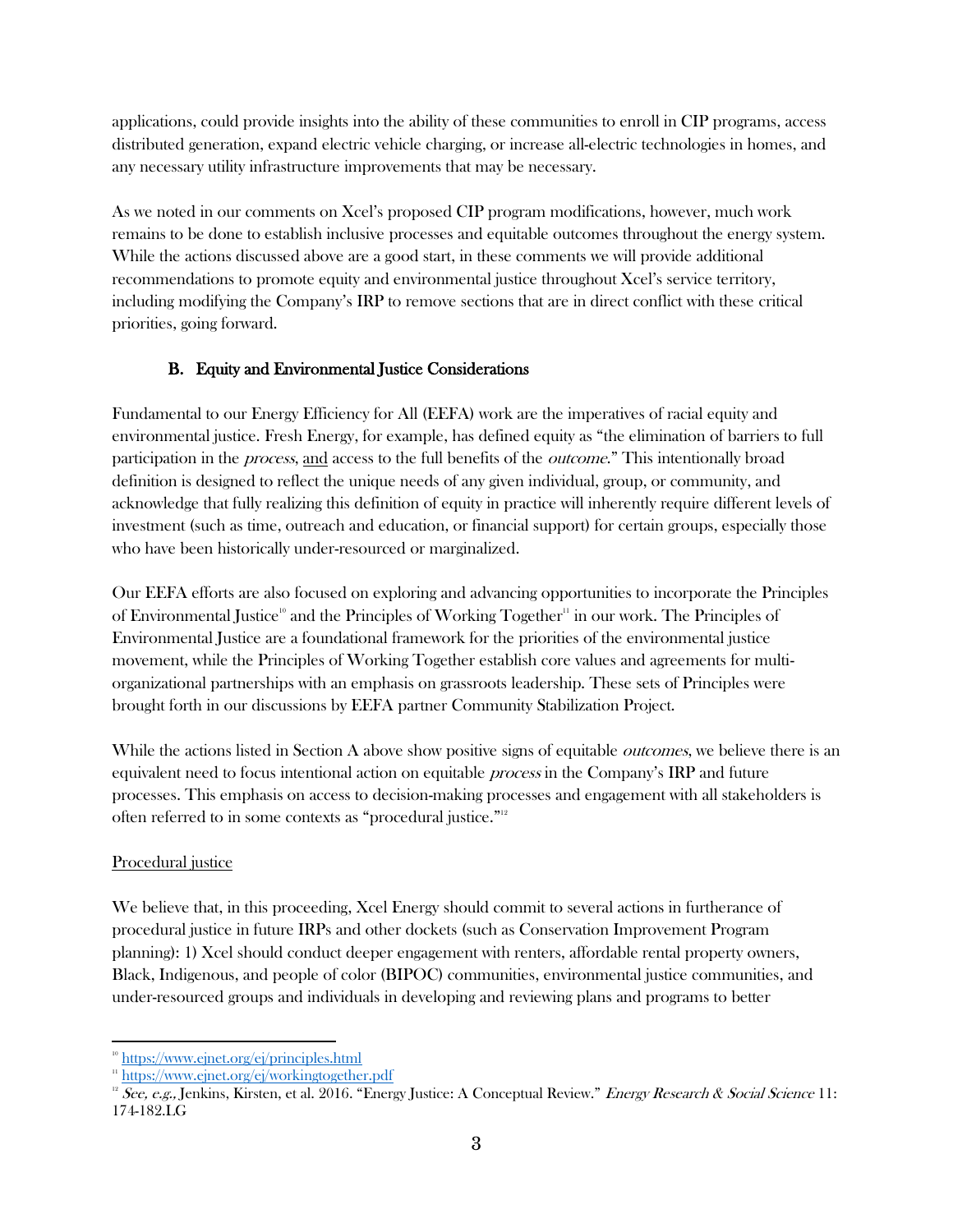understand needs, identify gaps, and develop solutions; 2) provide financial support and other resources (for example, childcare for participating parents) for individuals to participate in focus groups, listening sessions, working groups, and ongoing discussions on topics regarding Xcel's programs and key processes; 3) provide funding for impacted individuals to participate in docket processes; and 4) report on progress related to procedural justice (e.g. groups engaged, how the engagement influenced Xcel's plans and programs, planned future engagement with impacted groups, etc.).

All of these actions would help ensure that more impacted individuals have a seat at the table in energy decision-making, and are directly influencing and setting their own energy future.

#### Environmental justice

Building upon procedural justice, and in the spirit of the Principles of Environmental Justice and Principles of Working Together mentioned above, we believe Xcel should support and commit to the formation of an "environmental justice accountability board" that the Company would actively work with, and ultimately, be accountable to. The accountability board would consist of community members in Xcel's service territory, including BIPOC individuals, under-resourced individuals, renters, and environmental justice advocates. This forum could complement existing bodies like the Minneapolis Clean Energy Partnership, but with a focus on ensuring representation from, and environmental justice-focused solutions for, communities throughout Xcel's service territory.

The environmental justice accountability board could develop and pilot solutions to advance equity and environmental justice throughout Xcel's utility services, such as an equity-based framework to ensure that climate justice is centered in plans and programs going forward. Similar concepts have been advanced at the state level in other areas,<sup>13</sup> and we believe Xcel Energy would be a leader in establishing such a group at the utility level in Minnesota.

The inclusion of environmental justice and health frameworks is required in IRPs in some other jurisdictions, including in the Midwest. For example, the Michigan Department of Environment, Great Lakes, and Energy's review of utility IRPs "must include considerations of environmental justice and health impacts."<sup>14</sup> An environmental justice accountability board could help support this type of critical analysis in future IRPs and other cases.

#### Diversity and inclusion at Xcel Energy

In its Supplement, the Company states that "[a]t the end of 2019, Xcel Energy's female representation was 23 percent of the workforce and minority representation was 15.4 percent of the workforce…Xcel's female representation of leaders was 20.7 percent and minority representation of leaders was 9.8 percent."<sup>15</sup> The Company also states that it "aims to increase these numbers" in its workforce diversity, and "is looking at all

<sup>&</sup>lt;sup>13</sup> See, e.g., Michigan Department of Environment, Great Lakes, and Energy, "Climate justice leaders will develop equity-based framework to guide MI Healthy Climate Plan." Feb 1, 2021. Available at [https://www.michigan.gov/egle/0,9429,7-135-3308\\_3323-551060--rss,00.html](https://www.michigan.gov/egle/0,9429,7-135-3308_3323-551060--rss,00.html)

<sup>&</sup>lt;sup>14</sup> Executive Directive 2020-10, The Office of Governor Gretchen Whitmer. Available at [https://www.michigan.gov/whitmer/0,9309,7-387-90499\\_90704-540278--,00.html](https://www.michigan.gov/whitmer/0,9309,7-387-90499_90704-540278--,00.html)

 $15$  Supplement, Attachment C, at 2-3.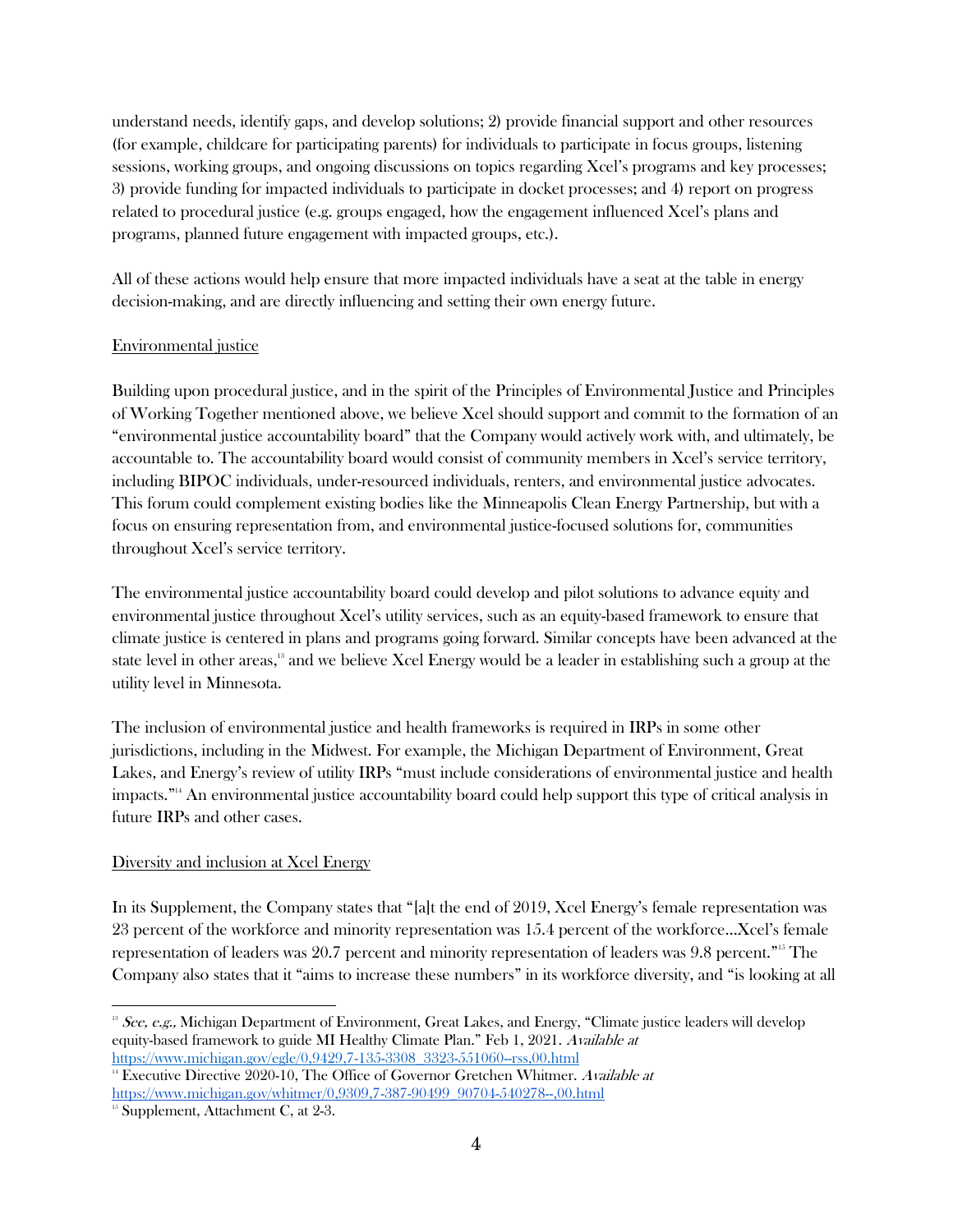of our talent processes…to ensure no bias exists" in ensuring BIPOC and female representation in leadership.<sup>16</sup>

We appreciate the Company's efforts in this regard; however, we believe that Xcel should state clear goals for diversity in its workforce and leadership, based on clear and tangible metrics (for example, demographic information of Xcel Energy's service territory, or alternatively, demographic information of the State of Minnesota). We also believe that Xcel should develop and report (or more regularly report on, if already developed) comprehensive recruitment, hiring, retention, and advancement strategies in furtherance of its diversity goals, including both utility staff and board. We suggest that regular reporting could take place in the EUDG docket<sup> $17$ </sup> and strategies could be included in future IRPs.

As Xcel Energy expands efforts on its own internal diverse workforce, the Company should also consider its role in the broader Minnesota clean energy workforce.<sup>18</sup> Xcel Energy has the ability to create job and career opportunities, including for under-resourced and BIPOC communities, both internally and for the many programs the Company runs. For instance, energy efficiency jobs are the largest clean energy employer in the state, and the Company should prioritize contracting and working with diverse entities. The Company should explore and discuss best practices and opportunities to increase vendor and supplier diversity with interested parties and community partners.

## C. Other Comments on Xcel Energy's 2020-2034 Integrated Resource Plan

Xcel's 2020-2034 IRP includes the Company's plan to meet its commitment to an 80 percent carbon reduction by 2030 and a goal of 100 percent carbon-free electricity by 2050, proposes increased levels of energy efficiency (though we note that CIP programs serving under-resourced customers are still undersized relative to need, demand, and demonstrated potential<sup>19</sup>, and an increase in renewable electricity. We applaud Xcel for taking these important steps; however, even deeper investments in energy efficiency and renewable energy (especially programs for under-resourced communities) should be made, and we echo other parties' strong concerns regarding the Company's proposed gas plant.

Xcel has proposed to retire all of its coal generation by 2030 and reduce operations at some units prior to retirement.<sup>20</sup> This decision has numerous public health, environmental, and economic benefits, but in particular, will benefit BIPOC communities in Minnesota, as these communities are disproportionately harmed by air pollution from fossil fuel-burning power plants and other facilities.<sup>21</sup>

The health impacts of fossil fuel-burning power plants warrant even higher scrutiny in light of the COVID-

 $16$   $Id.$ 

<sup>&</sup>lt;sup>17</sup> Docket No. E,G-999/CI-19-336

<sup>&</sup>lt;sup>18</sup> <https://www.cleanjobsmidwest.com/state/minnesota>

<sup>19</sup> Comments of Fresh Energy, National Housing Trust, and Natural Resources Defense Council at 3-4 ("Xcel's planned savings from the 'low-income' segment as well as its multifamily programs fall short of the program potential (i.e., a subset of maximum achievable potential) in each of these areas as determined by the Minnesota Energy Efficiency Potential Study (2020-2029))." Docket No. E,G002/CIP-20-473. August 12, 2020. <sup>20</sup> Supplement at 2.

<sup>&</sup>lt;sup>21</sup> See, e.g., NAACP, "Fumes Across the Fence-Line: The Health Impacts of Air Pollution from Oil & Gas Facilities on African American Communities." November 2017. Available at [https://www.naacp.org/wp](https://www.naacp.org/wp-content/uploads/2017/11/Fumes-Across-the-Fence-Line_NAACP-and-CATF-Study.pdf)[content/uploads/2017/11/Fumes-Across-the-Fence-Line\\_NAACP-and-CATF-Study.pdf](https://www.naacp.org/wp-content/uploads/2017/11/Fumes-Across-the-Fence-Line_NAACP-and-CATF-Study.pdf)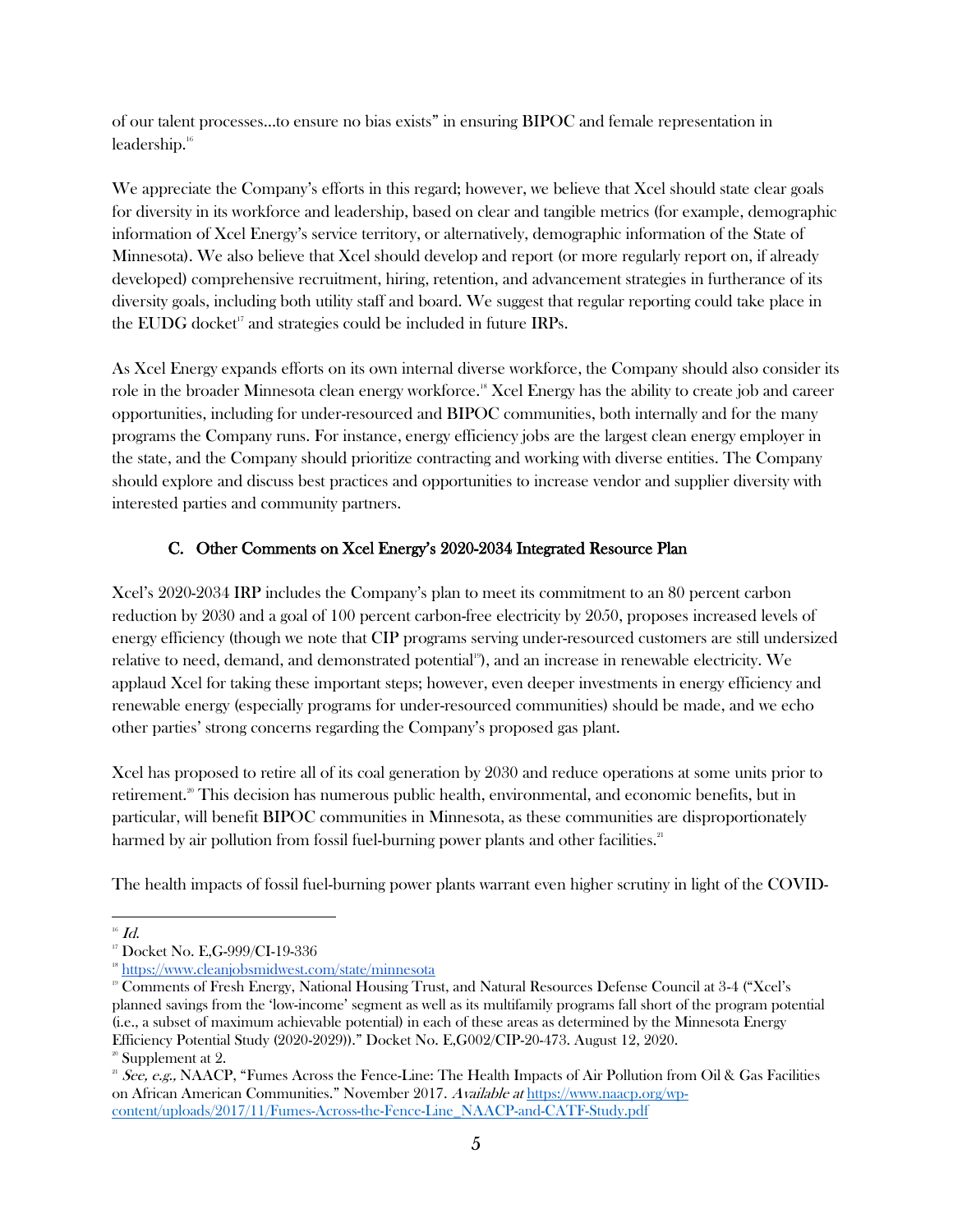19 pandemic, an acute respiratory syndrome which in many cases becomes severe. Data has shown the disproportionate impacts of COVID-19 on communities of color due to inequitable access to healthcare and other forms of systemic and structural racism.<sup>22</sup> Communities of color have also endured disproportionate economic impacts due to the pandemic: Black and Latinx Minnesotans are more likely to work in essential industries (which are often underpaid, lack health benefits, and have few worksite protections) and less likely to be in jobs that allow them to work from home.<sup>23</sup> Latinx and multiracial Minnesotans are more vulnerable to layoffs and, through the course of the pandemic, 58% of Black workers and 46% of Indigenous workers have filed for unemployment insurance benefits.<sup>24</sup>

For all of these reasons, Xcel's proposed gas plant is inequitable for BIPOC and under-resourced communities. A new carbon-emitting gas plant would put Minnesotans at risk of continued pollution, including BIPOC communities who are already suffering disproportionately. Further, BIPOC and underresourced communities are most at risk of impacts to ratepayers due to stranded assets and uneconomic operations, as Xcel phases out fossil fuel generation and the cost of renewable energy continues to decline. Xcel's proposal to include a new gas plant is in direct tension with the Company's stated commitments to and progress on equity. Xcel's IRP should be doubling down on more energy efficiency and renewable energy, especially in BIPOC and under-resourced communities, rather than putting these communities at further risk. Energy efficiency<sup>25</sup> and renewable energy are key for driving reductions in indoor and outdoor pollutants and are critical for reducing health and economic burdens on communities, $^{26,27}$  rather than exacerbating these burdens. We join the Clean Energy Organizations (CEOs) in strongly urging the Commission to modify Xcel's IRP to remove the proposed gas plant.

# II. RECOMMENDATIONS

Fresh Energy, Community Stabilization Project, Green & Healthy Homes Initiative, Inquilinxs Unidxs Por Justicia, Minnesota Housing Partnership, National Housing Trust, and Natural Resources Defense Council recommend that the Commission:

- 1. Direct Xcel Energy to adopt practices in furtherance of procedural justice, including: deeper engagement with renters, affordable rental property owners, BIPOC communities, and under-resourced individuals, providing resources for engagement and participation, and providing financial support for impacted individuals to participate in dockets and decision-making processes;
- 2. Direct Xcel Energy to support the formation of an environmental justice accountability board, which would develop environmental justice-focused initiatives to be incorporated throughout the utility;

<sup>&</sup>lt;sup>22</sup> Collen Walsh, The Harvard Gazette, "COVID-19 targets communities of color." April 14, 2020. Available at <https://news.harvard.edu/gazette/story/2020/04/health-care-disparities-in-the-age-of-coronavirus/>

<sup>&</sup>lt;sup>23</sup> Community Resiliency and Recovery Work Group, Minnesota COVID-19 Dashboard. Available at <https://mn.gov/covid19/data/data-by-race-ethnicity/index.jsp>

 $^{24}$   $Id.$ 

<sup>&</sup>lt;sup>25</sup> See "Energy Efficiency and Health," American Council for an Energy Efficient Economy (ACEEE). Available at <https://www.aceee.org/sites/default/files/ee-health-1008.pdf>

<sup>26</sup> See "Health Resources," E4TheFuture. <https://e4thefuture.org/health-resources/>

 $\overline{z}$  See "The Multiple Benefits of Energy Efficiency and Renewable Energy," U.S. Environmental Protection Agency. Available at [https://www.epa.gov/sites/production/files/2018-07/documents/mbg\\_1\\_multiplebenefits.pdf](https://www.epa.gov/sites/production/files/2018-07/documents/mbg_1_multiplebenefits.pdf)